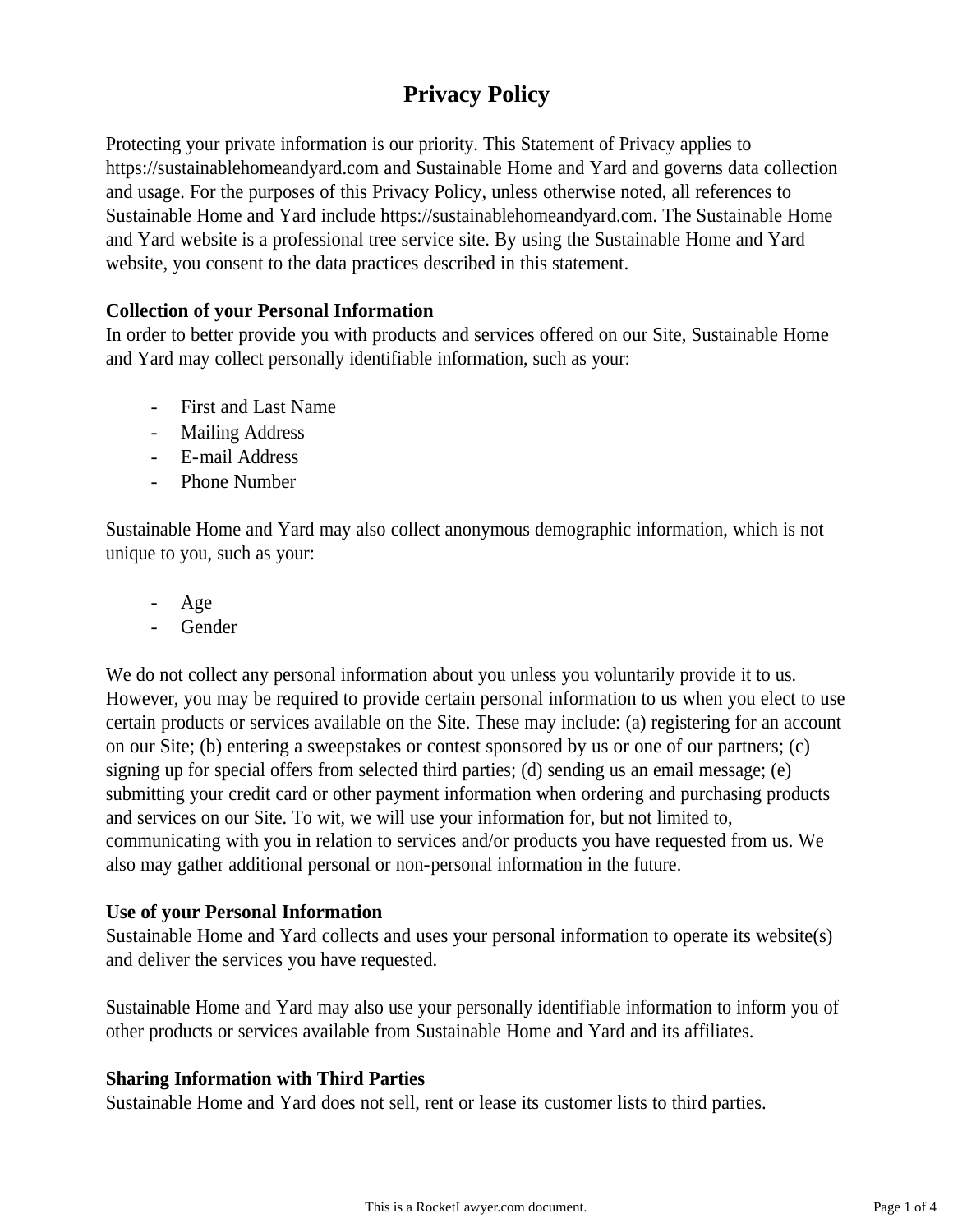Sustainable Home and Yard may share data with trusted partners to help perform statistical analysis, send you email or postal mail, provide customer support, or arrange for deliveries. All such third parties are prohibited from using your personal information except to provide these services to Sustainable Home and Yard, and they are required to maintain the confidentiality of your information.

Sustainable Home and Yard may disclose your personal information, without notice, if required to do so by law or in the good faith belief that such action is necessary to: (a) conform to the edicts of the law or comply with legal process served on Sustainable Home and Yard or the site; (b) protect and defend the rights or property of Sustainable Home and Yard; and/or (c) act under exigent circumstances to protect the personal safety of users of Sustainable Home and Yard, or the public.

## **Automatically Collected Information**

Information about your computer hardware and software may be automatically collected by Sustainable Home and Yard. This information can include: your IP address, browser type, domain names, access times and referring website addresses. This information is used for the operation of the service, to maintain quality of the service, and to provide general statistics regarding use of the Sustainable Home and Yard website.

### **Links**

This website contains links to other sites. Please be aware that we are not responsible for the content or privacy practices of such other sites. We encourage our users to be aware when they leave our site and to read the privacy statements of any other site that collects personally identifiable information.

### **Security of your Personal Information**

Sustainable Home and Yard secures your personal information from unauthorized access, use, or disclosure. Sustainable Home and Yard uses the following methods for this purpose:

- SSL Protocol

When personal information (such as a credit card number) is transmitted to other websites, it is protected through the use of encryption, such as the Secure Sockets Layer (SSL) protocol.

We strive to take appropriate security measures to protect against unauthorized access to or alteration of your personal information. Unfortunately, no data transmission over the Internet or any wireless network can be guaranteed to be 100% secure. As a result, while we strive to protect your personal information, you acknowledge that: (a) there are security and privacy limitations inherent to the Internet which are beyond our control; and (b) security, integrity, and privacy of any and all information and data exchanged between you and us through this Site cannot be guaranteed.

### **Children Under Thirteen**

Sustainable Home and Yard does not knowingly collect personally identifiable information from children under the age of thirteen. If you are under the age of thirteen, you must ask your parent or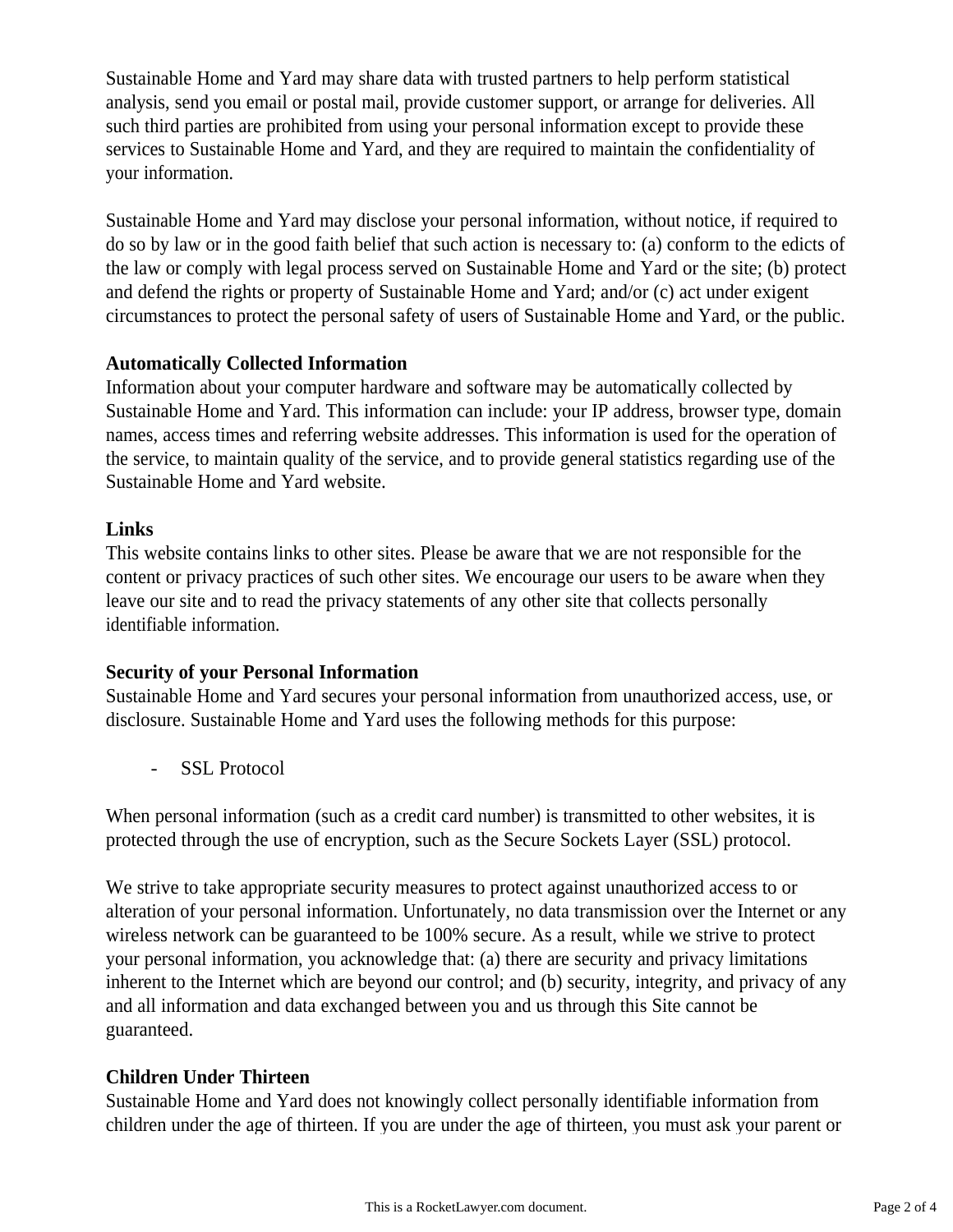guardian for permission to use this website.

**Disconnecting your Sustainable Home and Yard Account from Third Party Websites** You will be able to connect your Sustainable Home and Yard account to third party accounts. BY CONNECTING YOUR SUSTAINABLE HOME AND YARD ACCOUNT TO YOUR THIRD PARTY ACCOUNT, YOU ACKNOWLEDGE AND AGREE THAT YOU ARE CONSENTING TO THE CONTINUOUS RELEASE OF INFORMATION ABOUT YOU TO OTHERS (IN ACCORDANCE WITH YOUR PRIVACY SETTINGS ON THOSE THIRD PARTY SITES). IF YOU DO NOT WANT INFORMATION ABOUT YOU, INCLUDING PERSONALLY IDENTIFYING INFORMATION, TO BE SHARED IN THIS MANNER, DO NOT USE THIS FEATURE. You may disconnect your account from a third party account at any time. Users may learn how to disconnect their accounts from third-party websites by visiting their "My Account" page. Users may also contact us via email or telephone.

### **E-mail Communications**

From time to time, Sustainable Home and Yard may contact you via email for the purpose of providing announcements, promotional offers, alerts, confirmations, surveys, and/or other general communication.

If you would like to stop receiving marketing or promotional communications via email from Sustainable Home and Yard, you may opt out of such communications by Customers may unsubscribe from emails by "replying STOP" or "clicking on the UNSUBSCRIBE button.".

### **Changes to this Statement**

Sustainable Home and Yard reserves the right to change this Privacy Policy from time to time. We will notify you about significant changes in the way we treat personal information by sending a notice to the primary email address specified in your account, by placing a prominent notice on our site, and/or by updating any privacy information on this page. Your continued use of the Site and/or Services available through this Site after such modifications will constitute your: (a) acknowledgment of the modified Privacy Policy; and (b) agreement to abide and be bound by that Policy.

#### **Contact Information**

Sustainable Home and Yard welcomes your questions or comments regarding this Statement of Privacy. If you believe that Sustainable Home and Yard has not adhered to this Statement, please contact Sustainable Home and Yard at:

Sustainable Home and Yard 2099 Montevideo Rd Jessup, Maryland 20794

Email Address: sustainablehome.yard@gmail.com

Telephone number: